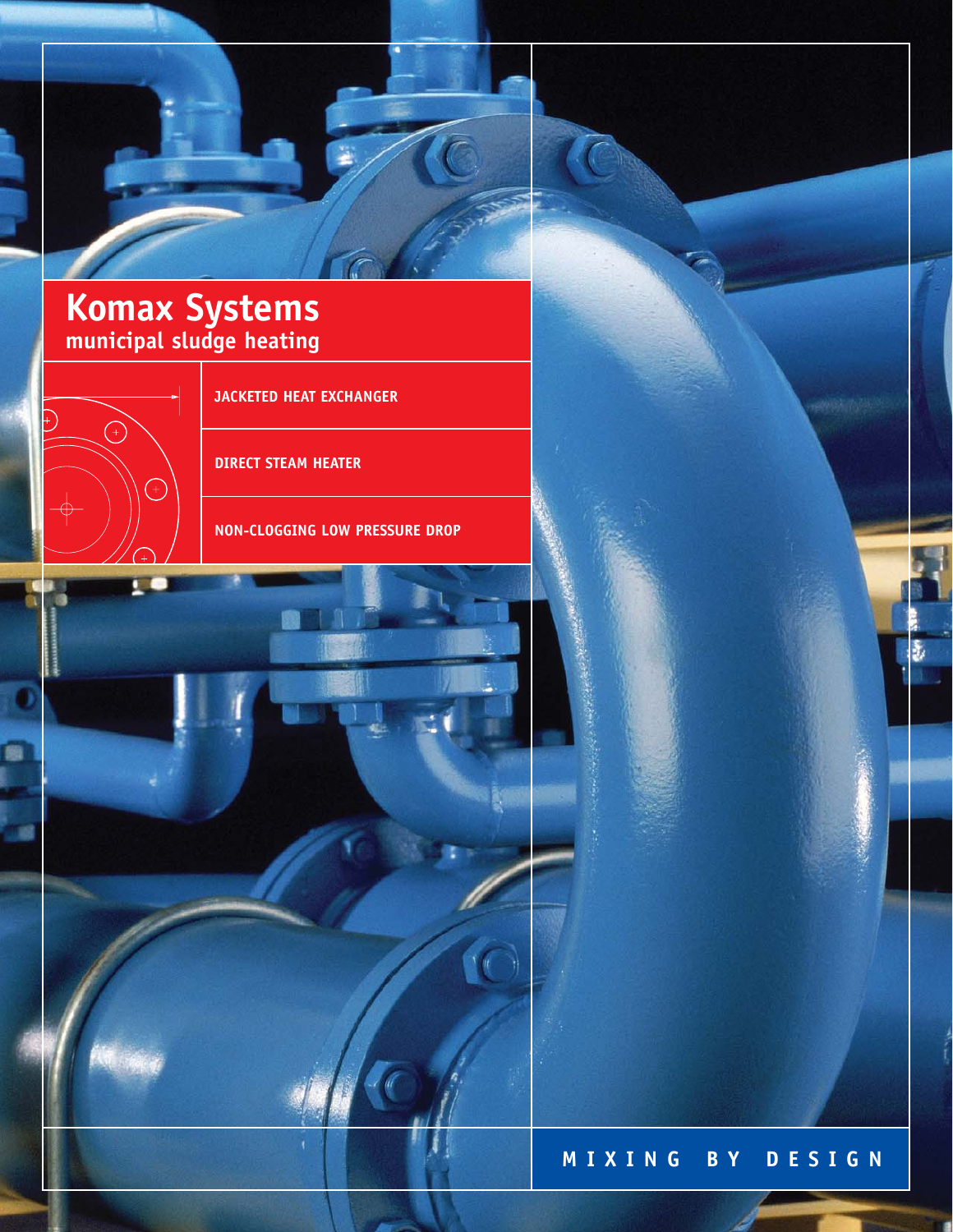# **Komax Static Mixer Jacketed Heat Exchanger for Municipal Sludge Heating**

Komax Systems Municipal Sludge Heat Exchangers utilize the Komax patented non-clogging Hi-Pass™ static mixer. The jacketed heat exchanger transfers heat from one media to another by utilizing hot water or hot sludge. The internal Hi-Pass™ mixing elements create high turbulence at the pipe wall, removing the internal film coefficient that prevents high heat transfer.

Komax static mixers can increase heat transfer four to six times more than a straight-jacketed pipe heat exchanger. Komax offers substantially lower costs and higher performance than spiral or shell and tube heat exchangers.

Manufactured in carbon or stainless steel, in horizontal or vertical mounting configurations, Komax Systems Municipal Sludge Heat Exchangers can heat sludge flow rates from 100 gpm to 10,000 gpm.

HOT WATER OUT

- Incorporates Komax patented Hi-Pass™ non-clogging static mixing elements
- Maintenance free due to the non-clog design
- Higher heat transfer performance
- More efficient than spiral type heat exchangers
- Up to 4 times more efficient than conventional shell and tube exchangers
- Pre-heats sludge from sludge thickener to digester
- Utilizes boiler hot water
- Recovers and uses heat from centrate/filtrate of Thermophilic digester sludge

HOT WA IN

 $\frac{1}{2}$ OUT

SLUDGE IN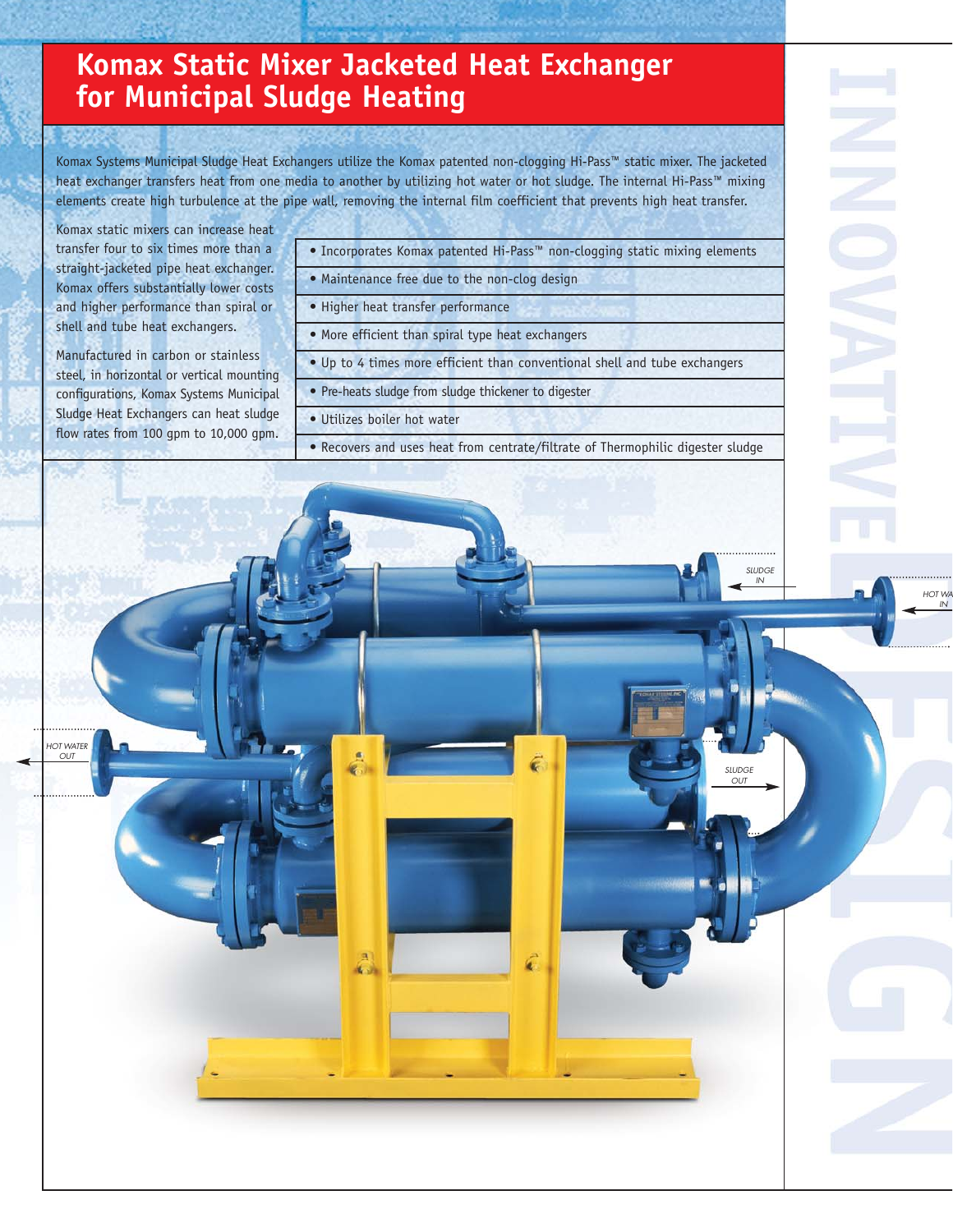## **The Komax Direct Steam Heater**

has a well-earned, worldwide reputation for solving difficult in-line heating requirements.

## **Komax Systems Delivers Precise, Direct Steam Heating of Sludge**

Komax Systems Direct Steam Heaters deliver heated municipal sludge at the precise preset temperature required. The compact Komax Steam Heater, which has no moving parts,is 25% more efficient than shell and tube or spiral-type heat exchangers and costs 60% less. Designed to handle sludge flow rates from 50 gpm up to 5,000 gpm, Komax Steam Heaters flange directly into sludge feed lines.

#### **Increased Digester Temperatures**

Komax Direct Steam Heaters can be installed in the main digester feed line or in a circulation loop for heating large digesters. Proven to increase digester temperatures to 130º F or higher, Komax Direct Steam Heaters produce Class A biosolids at half the retention time of conventional Anaerobic Digesters.

*Komax Direct Steam Heaters are installed at the City of Los Angeles Hyperion and Terminal Island WWTP.*

### **KOMAX STEAM HEATER**



## **High Efficiency, Non-Clogging Komax Low Pressure Drop Static Mixers**

The highly efficient, Komax-patented low pressure drop, non-clogging static mixers were developed to meet the requirements of mixing polymers into municipal sludge.

Komax large-scale static mixers are designed for installation in water treatment channels of any cross section, including open and closed ducts.

In side by side tests at Duke University Engineering Department against eight competitive static mixer designs, including tab types, the Komax Hi-Pass™ Mixer was rated the number one in mixing while having the lowest pressure drop.

Remarkably clog free from foreign debris in water bearing conduits, they can be used in water treatment applications for mixing chlorine, alum, polymer and chemicals for pH control.

Komax Hi-Pass™ mixers are available in most construction materials including metals, FRP, and PVC in diameters ranging from 3" to 96". Low pressure drop designs for chlorinating can be supplied as complete assemblies, or in component form, for onsite assembly where access is difficult. They can also be supplied as completely integrated flanged mixing systems with removable spargers for the introduction of additives.